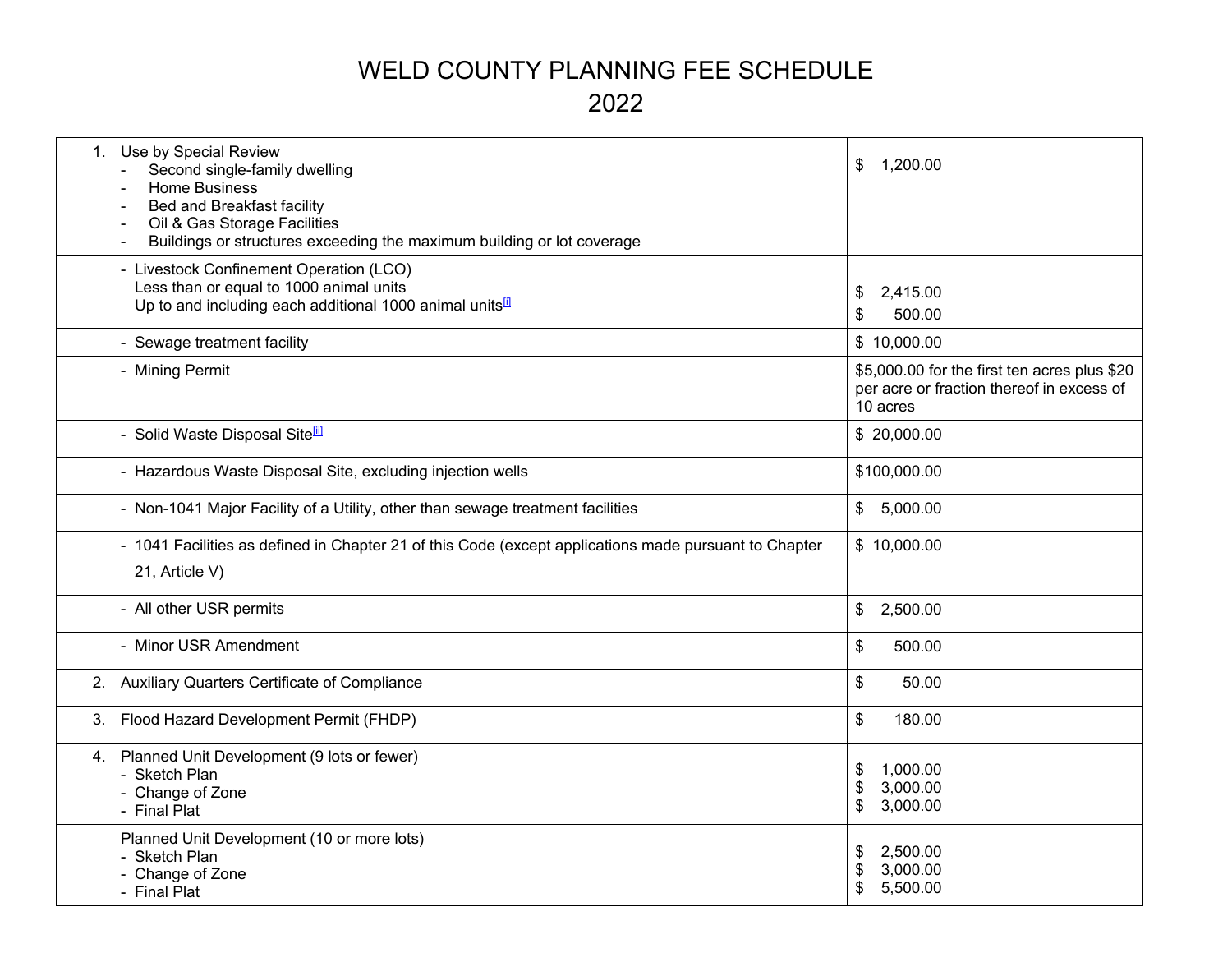| Minor Subdivision (9 lots or fewer)<br>5.<br>- Sketch Plan<br>- Change of Zone<br>- Final Plat                                                                                                                                                                                                                                                                                                                                                                                                                                                                                                                                                                                                | 1,000.00<br>\$<br>\$<br>3,000.00<br>\$<br>3,000.00                                                                                                                                                                        |
|-----------------------------------------------------------------------------------------------------------------------------------------------------------------------------------------------------------------------------------------------------------------------------------------------------------------------------------------------------------------------------------------------------------------------------------------------------------------------------------------------------------------------------------------------------------------------------------------------------------------------------------------------------------------------------------------------|---------------------------------------------------------------------------------------------------------------------------------------------------------------------------------------------------------------------------|
| Re-subdivision<br>6.                                                                                                                                                                                                                                                                                                                                                                                                                                                                                                                                                                                                                                                                          | 1,000.00<br>\$                                                                                                                                                                                                            |
| <b>Public Facility Division</b><br>7.                                                                                                                                                                                                                                                                                                                                                                                                                                                                                                                                                                                                                                                         | 1,000.00<br>\$                                                                                                                                                                                                            |
| <b>Family Farm Division</b><br>8.                                                                                                                                                                                                                                                                                                                                                                                                                                                                                                                                                                                                                                                             | 1,000.00<br>\$                                                                                                                                                                                                            |
| Rural Land Division (4 lots or fewer)<br>9.<br>Sketch Plan<br><b>Final Plan</b>                                                                                                                                                                                                                                                                                                                                                                                                                                                                                                                                                                                                               | \$<br>1,000.00<br>\$<br>2,500.00                                                                                                                                                                                          |
| 10. Lot Line Adjustment                                                                                                                                                                                                                                                                                                                                                                                                                                                                                                                                                                                                                                                                       | 1,000.00<br>\$                                                                                                                                                                                                            |
| 11. Vacation of a Plat or Map<br>- Partial Vacation<br>- Complete Vacation                                                                                                                                                                                                                                                                                                                                                                                                                                                                                                                                                                                                                    | \$<br>250.00<br><b>NO FEE</b>                                                                                                                                                                                             |
| 12. Zoning Permit<br>- Manufactured Homes, other than temporary storage<br>- Temporary Storage<br>- Change of Use (if home is existing)<br>- Accessory Storage / Semi-trailer (ZPAS)<br>- Commercial Vehicle (ZPCV)<br>- Zoning Permit for Ag (ZPAG)<br>- Zoning Permit for Ag (ZPAG) Minor Amendment<br>- Zoning Permit for Home Occupation - Class I (ZPHO)<br>- Zoning Permit for Home Occupation - Class II (ZPHB)<br>- Zoning Permit for Telecommunication Antenna Tower (ZPTT)<br>- Zoning Permit for Noncommercial Tower (ZPNCT)<br>- Zoning Permit for Second Single-Family Dwelling (ZPSD)<br>- Zoning Permit for Solar Energy Facility (ZPSF)<br>- Zoning Permit for Wind Generator | 300.00<br>\$<br>\$<br>75.00<br>\$<br>75.00<br>\$<br>75.00<br>\$<br>75.00<br>\$<br>1000.00<br>500.00<br>\$<br>\$<br>50.00<br>\$<br>300.00<br>\$<br>500.00<br>\$<br>500.00<br>\$<br>500.00<br>\$<br>1000.00<br>\$<br>300.00 |
| 13. Temporary Seasonal Use Permit (TSU)                                                                                                                                                                                                                                                                                                                                                                                                                                                                                                                                                                                                                                                       | \$<br>75.00                                                                                                                                                                                                               |
| 14. Board of Adjustment<br>- Variance<br>- Appeal                                                                                                                                                                                                                                                                                                                                                                                                                                                                                                                                                                                                                                             | \$<br>1000.00<br>\$<br>200.00                                                                                                                                                                                             |
| 15. Change of Zone                                                                                                                                                                                                                                                                                                                                                                                                                                                                                                                                                                                                                                                                            | \$<br>3,000.00                                                                                                                                                                                                            |
| 16. Site Plan Review<br>- Amendment<br>- Buildings <10,000 gross sq ft<br>- Buildings between 10,000 - 25,000 gross sq ft<br>- Buildings >25,000 gross sq ft                                                                                                                                                                                                                                                                                                                                                                                                                                                                                                                                  | 500.00<br>\$<br>1,300.00<br>\$<br>2,800.00<br>\$<br>\$<br>5,000.00                                                                                                                                                        |
| 17. Substantial Change Hearing                                                                                                                                                                                                                                                                                                                                                                                                                                                                                                                                                                                                                                                                | 2,000.00<br>\$                                                                                                                                                                                                            |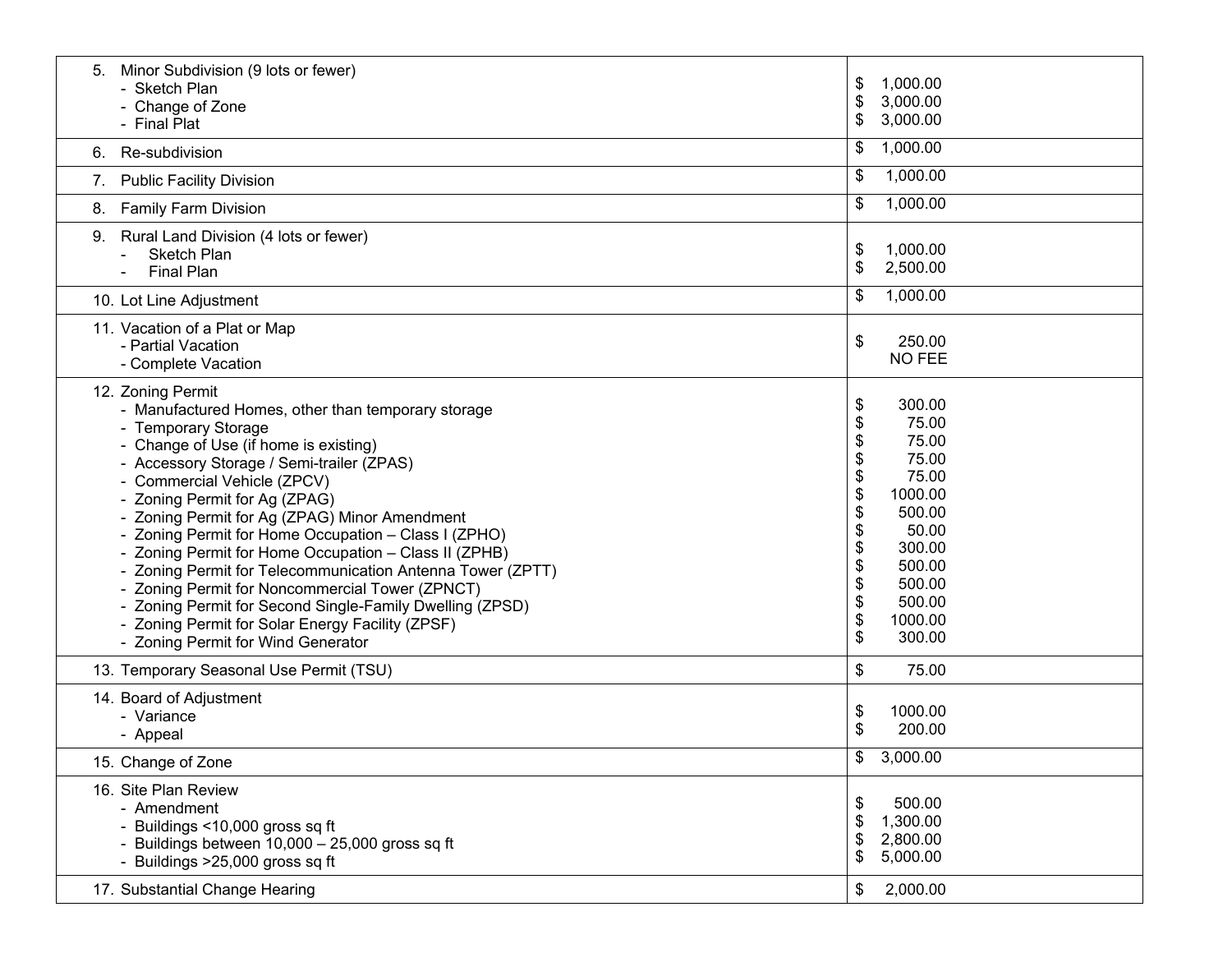| 18. Resolution of Illegal Land Division                                                                                                                                                                                                                                                                                                                                                                                                                                                                                                                                                                                                                                                                                                                                                                                                                                                                                                                                                                                                                                                                                                                                                                                                                                                                                                                                                                                                                           | \$<br>2,000.00                                                                                                  |  |
|-------------------------------------------------------------------------------------------------------------------------------------------------------------------------------------------------------------------------------------------------------------------------------------------------------------------------------------------------------------------------------------------------------------------------------------------------------------------------------------------------------------------------------------------------------------------------------------------------------------------------------------------------------------------------------------------------------------------------------------------------------------------------------------------------------------------------------------------------------------------------------------------------------------------------------------------------------------------------------------------------------------------------------------------------------------------------------------------------------------------------------------------------------------------------------------------------------------------------------------------------------------------------------------------------------------------------------------------------------------------------------------------------------------------------------------------------------------------|-----------------------------------------------------------------------------------------------------------------|--|
| 19. Grading Permit (SWMP Review)                                                                                                                                                                                                                                                                                                                                                                                                                                                                                                                                                                                                                                                                                                                                                                                                                                                                                                                                                                                                                                                                                                                                                                                                                                                                                                                                                                                                                                  | 500.00<br>\$                                                                                                    |  |
| 20. Access Permit<br>Field Access (agricultural only)<br><b>Temporary Access</b><br><b>Residential Access</b><br><b>Commercial or Industrial Access</b><br>Inspection outside normal work hours<br>Access Permit requiring a variance<br>Working prior to permit approval                                                                                                                                                                                                                                                                                                                                                                                                                                                                                                                                                                                                                                                                                                                                                                                                                                                                                                                                                                                                                                                                                                                                                                                         | <b>NO FEE</b><br>\$<br>150.00<br>\$<br>150.00<br>\$<br>300.00<br>50.00/hour<br>\$<br>Subtotal x2<br>Subtotal x2 |  |
| 21. Investigation Fee (for properties that have a zoning violation case in process)                                                                                                                                                                                                                                                                                                                                                                                                                                                                                                                                                                                                                                                                                                                                                                                                                                                                                                                                                                                                                                                                                                                                                                                                                                                                                                                                                                               | 50% of the established application Fee                                                                          |  |
| 22. A fee will be charged by the County to future applicants when county staff members are asked to assist professional consultants in the preparation<br>of land use applications. The fee shall be an hourly rate charged in 15 minute increments. The hourly rate shall be calculated on a full cost<br>recovery basis of the county's costs for the staff positions involved in the assistance. The full cost recovery rate shall be determined by the Director<br>of Finance and Administration and shall include salary, fringe benefits, support costs (services and supplies), and indirect costs calculated in<br>accordance with the county-wide cost allocation plan per Federal OMB-87 methodologies. Pre-applicants shall deposit an estimated amount of the<br>costs prior to the assistance. A final settle of costs will be determined by DPS once all the work has been completed.                                                                                                                                                                                                                                                                                                                                                                                                                                                                                                                                                               |                                                                                                                 |  |
| 23. Incidental, non-technical land use application assistance.                                                                                                                                                                                                                                                                                                                                                                                                                                                                                                                                                                                                                                                                                                                                                                                                                                                                                                                                                                                                                                                                                                                                                                                                                                                                                                                                                                                                    | 50.00/hr<br>\$                                                                                                  |  |
| 24. Administrative Process<br>Recording continuance                                                                                                                                                                                                                                                                                                                                                                                                                                                                                                                                                                                                                                                                                                                                                                                                                                                                                                                                                                                                                                                                                                                                                                                                                                                                                                                                                                                                               | 50.00 / three months<br>\$                                                                                      |  |
| 25. Additional fees may be assessed to cover publication costs                                                                                                                                                                                                                                                                                                                                                                                                                                                                                                                                                                                                                                                                                                                                                                                                                                                                                                                                                                                                                                                                                                                                                                                                                                                                                                                                                                                                    | <b>Market Rate</b>                                                                                              |  |
| 26. Outside Consultant for Professional Review. Necessity for Review to be determined by Director.                                                                                                                                                                                                                                                                                                                                                                                                                                                                                                                                                                                                                                                                                                                                                                                                                                                                                                                                                                                                                                                                                                                                                                                                                                                                                                                                                                | <b>Professional Rate</b>                                                                                        |  |
| 27. For those applications for uses identified to be of high complexity or intensity where a determination is made that County staff will be committing<br>time and resources in excess of the established application fee, the Department of Planning Services may request an applicant submit a fee excess<br>of the identified fee. The fee shall be escrowed and charged against by the County based on the standard hourly rate for each department<br>administering or reviewing the permit. The departments shall include but not be limited to the Department of Planning Services, Weld County<br>Health Department, Weld County Public Works, and the Weld County Attorney's Office. The standard hourly rate shall be established by the Weld<br>County Finance Department for the actual time spent on the review of the application. The applicant shall be provided copies of the billing five days<br>prior to the cost actually being billed against the escrow account and the applicant. The applicant's sole remedy to appeal any billing shall be to the<br>Board of County Commissioners. The unused portion of the submitted application fee held in escrow shall be returned to the applicant within 30<br>days of recording the Special Review plan map, or within 30 days after denial of the application by the Board of County Commissioners, or 30 days<br>after the applicant submits a written request to withdraw the application. |                                                                                                                 |  |

[i]Animal Units as defined in section 23-1-90 of the Weld County Code

<sup>[ii]</sup>The fee to amend an application for a Special Review Permit for Solid Waste Disposal Sites and Facilities shall not exceed \$20,000.00. The full amount shall be submitted to the Department of Planning Services at the time a complete application is submitted. The full amount shall be escrowed and charged against by the County based on the standard hourly rate for each department administering or reviewing the permit. The departments shall include but not be limited to the Department of Planning Services, Weld County Health Department, Weld County Public Works, and the Weld County Attorney's Office. The standard hourly rate shall be established by the Weld County Finance Department for the actual time spent on the review of the application and facility. The applicant shall be provided copies of the billing five days prior to the cost actually being billed against the escrow account and the applicant. The applicant's sole remedy to appeal any billing shall be to the Board of County Commissioners. The unused portion of the submitted application fee held in escrow, shall be returned to the applicant within 30 days of recording the amended Special Review plan map, or within 30 days after denial of the application by the Board of County Commissioners, or 30 days after the applicant submits a written request to withdraw the application.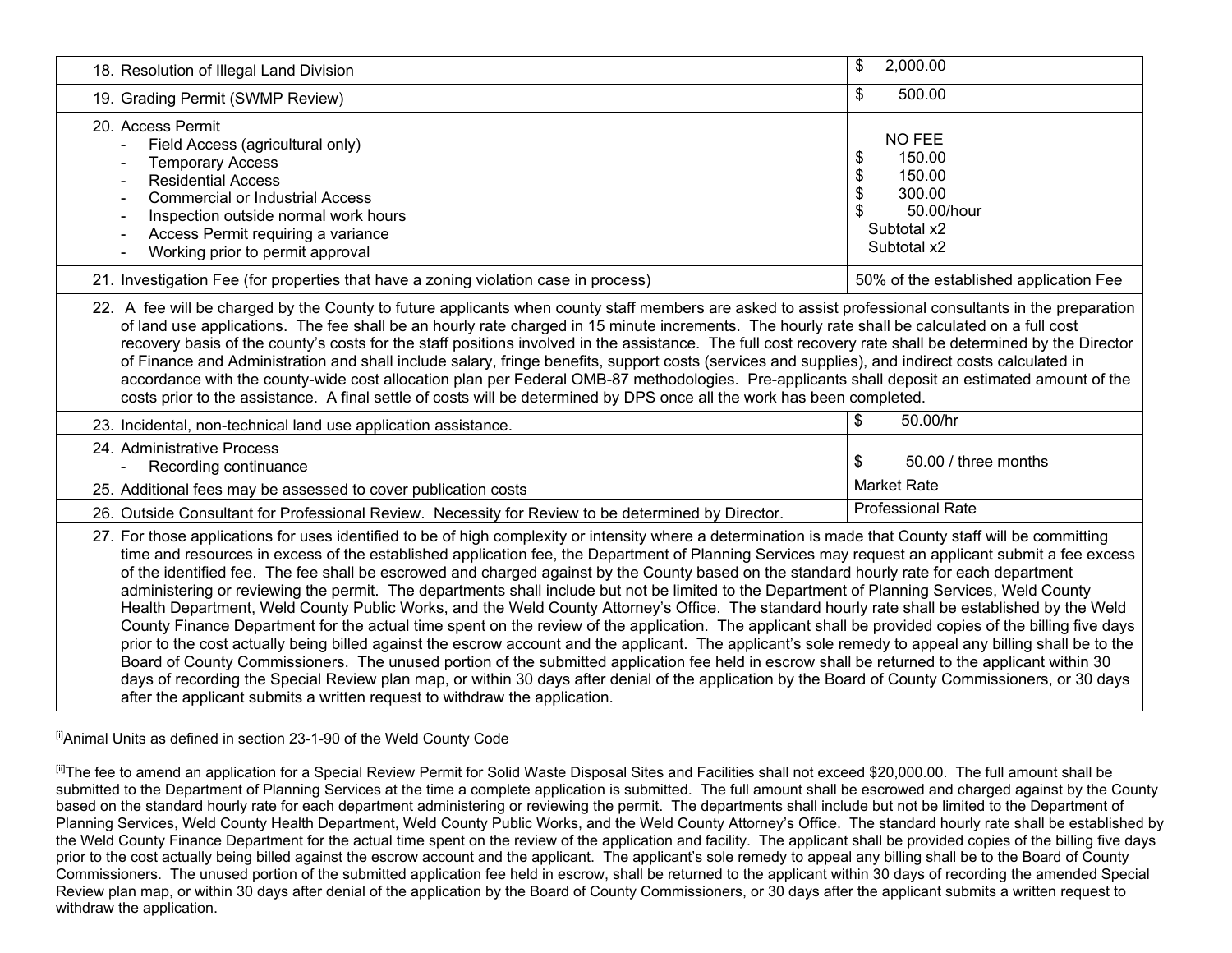## **Chapter 20 Impact Fees**

| <b>Road Impact Fee Categories</b> | Fees                      |
|-----------------------------------|---------------------------|
|                                   | \$2,885                   |
|                                   | \$1,972                   |
|                                   | \$1,718                   |
|                                   | \$1,710                   |
|                                   | \$4,025 per 1,000 sq. ft. |
|                                   | \$2,609 per 1,000 sq. ft  |
|                                   | \$1,314 per 1,000 sq. ft  |
|                                   | \$2,443 per 1,000 sq. ft  |
|                                   | \$1,174 per 1,000 sq. ft  |
|                                   | \$557 per 1,000 sq. ft    |
|                                   | \$861 per 1,000 sq. ft    |

#### **County Facilities Categories**

| \$541                   |
|-------------------------|
|                         |
| \$333                   |
| \$698 per 1,000 sq. ft. |
| \$347 per 1,000 sq. ft  |
| \$216 per 1,000 sq. ft  |
| \$173 per 1,000 sq. ft  |
| \$77 per 1,000 sq. ft   |
| \$63 per 1,000 sq. ft   |
| \$148 per 1,000 sq. ft  |

#### **Drainage Impact Fee**

All Land Uses Sq. Ft. of Impervious Cover\*………………………..…...\$0.15

\* The impervious area of streets or driveways within the public right-of-way adjacent to the parcel shall be included up to the centerline of the street. Gravel roads and driveways shall be counted as 50% impervious.

#### **\*\*NOTE: FOR COMPLETE TEXT, SEE CHAPTER 20 OF THE WELD COUNTY CODE\*\***